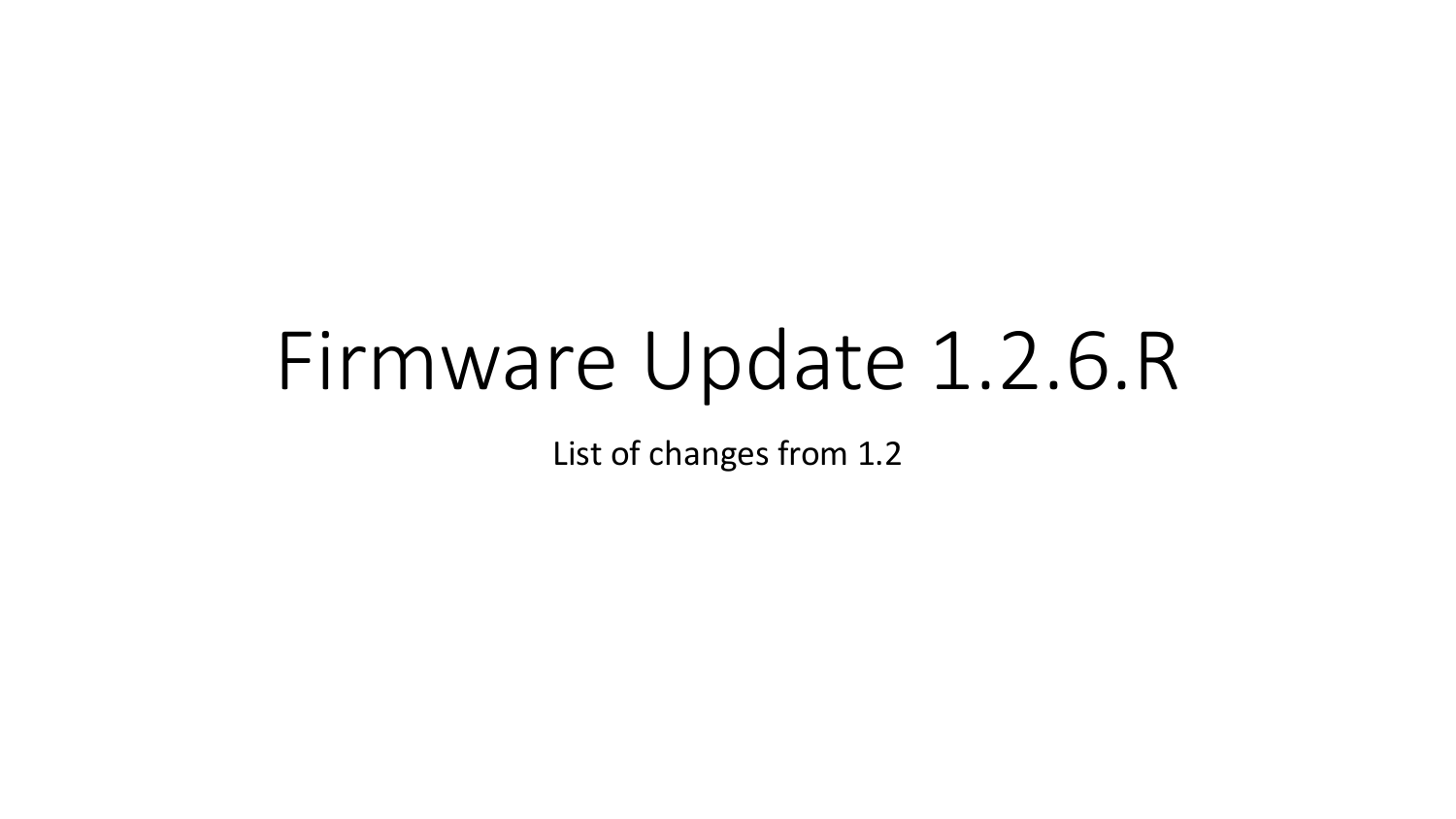# Items Changed:

• Drop Down Menu has been Removed From Print Check/Head Clean Menu



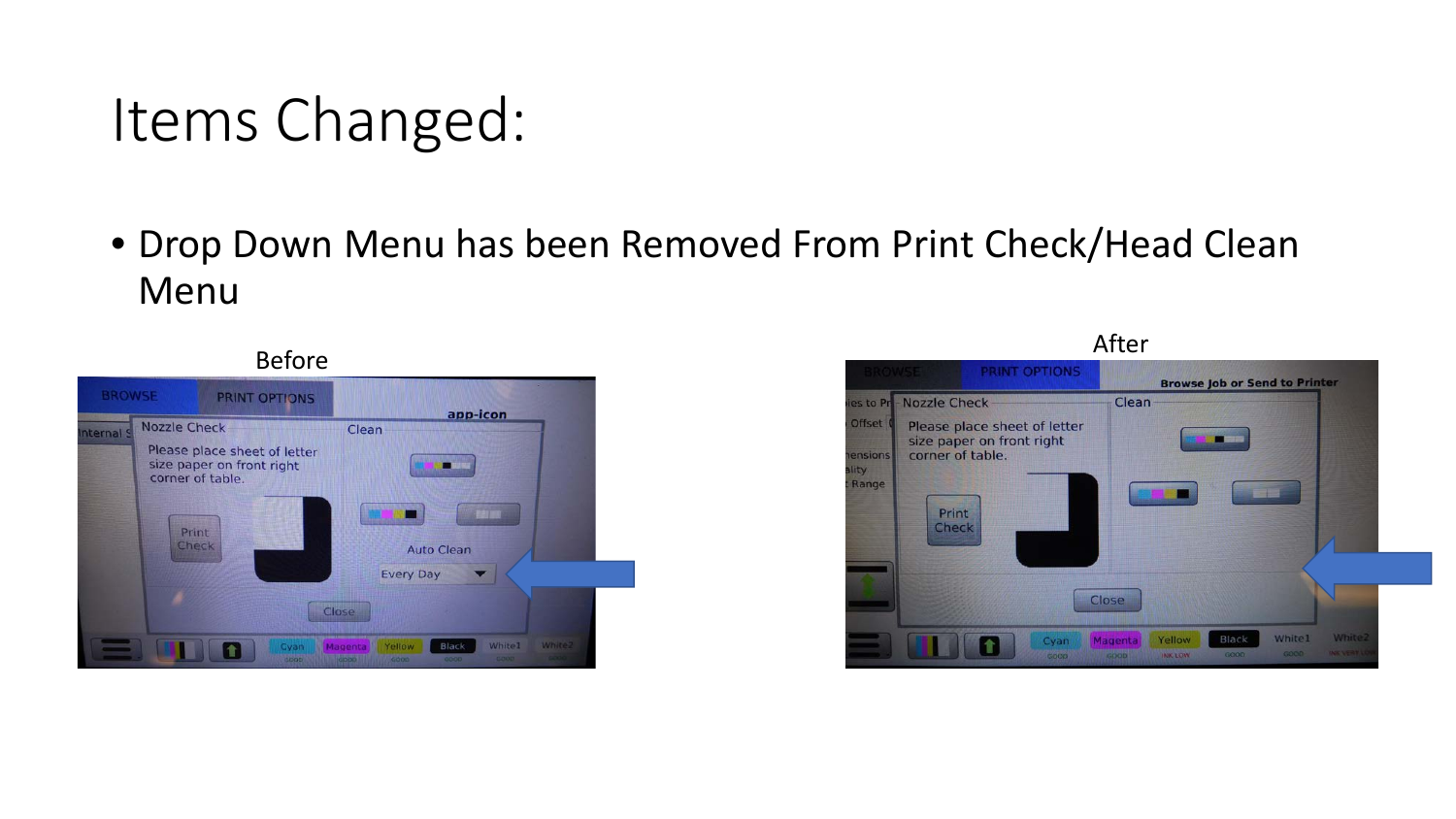### Items Changed Continued…

• Page added to ADVANCE menu. Auto Clean can now be adjusted in the increments of .01 hours (Numeric Pad Pop Up). White and CMYK will have separate entries. 4.5 Hours for White and 12 hours for CMYK

| <b>BROWSE</b>                                |                     | <b>PRINT OPTIONS</b> |                 |                | <b>COOS SARLING</b>    |                       |                |
|----------------------------------------------|---------------------|----------------------|-----------------|----------------|------------------------|-----------------------|----------------|
| otion.<br>Copies to                          | <b>MStation</b>     | Power                | Calibrate       |                | <b>Auto Head Clean</b> |                       |                |
| Top Offse<br>Dimensio<br>Quality<br>Dot Rang | <b>CMYK Clean:</b>  |                      | 12.00           |                | hour(s)                |                       |                |
|                                              | <b>White Clean:</b> |                      | 4.50            | x              | hour(s)                |                       |                |
|                                              |                     |                      | Save<br>Close   |                |                        |                       |                |
|                                              |                     | Cyan<br>GOOD         | Magenta<br>GOOD | Yellow<br>GOOD | Black<br>GOOD          | <b>White1</b><br>GOOD | White2<br>GOOD |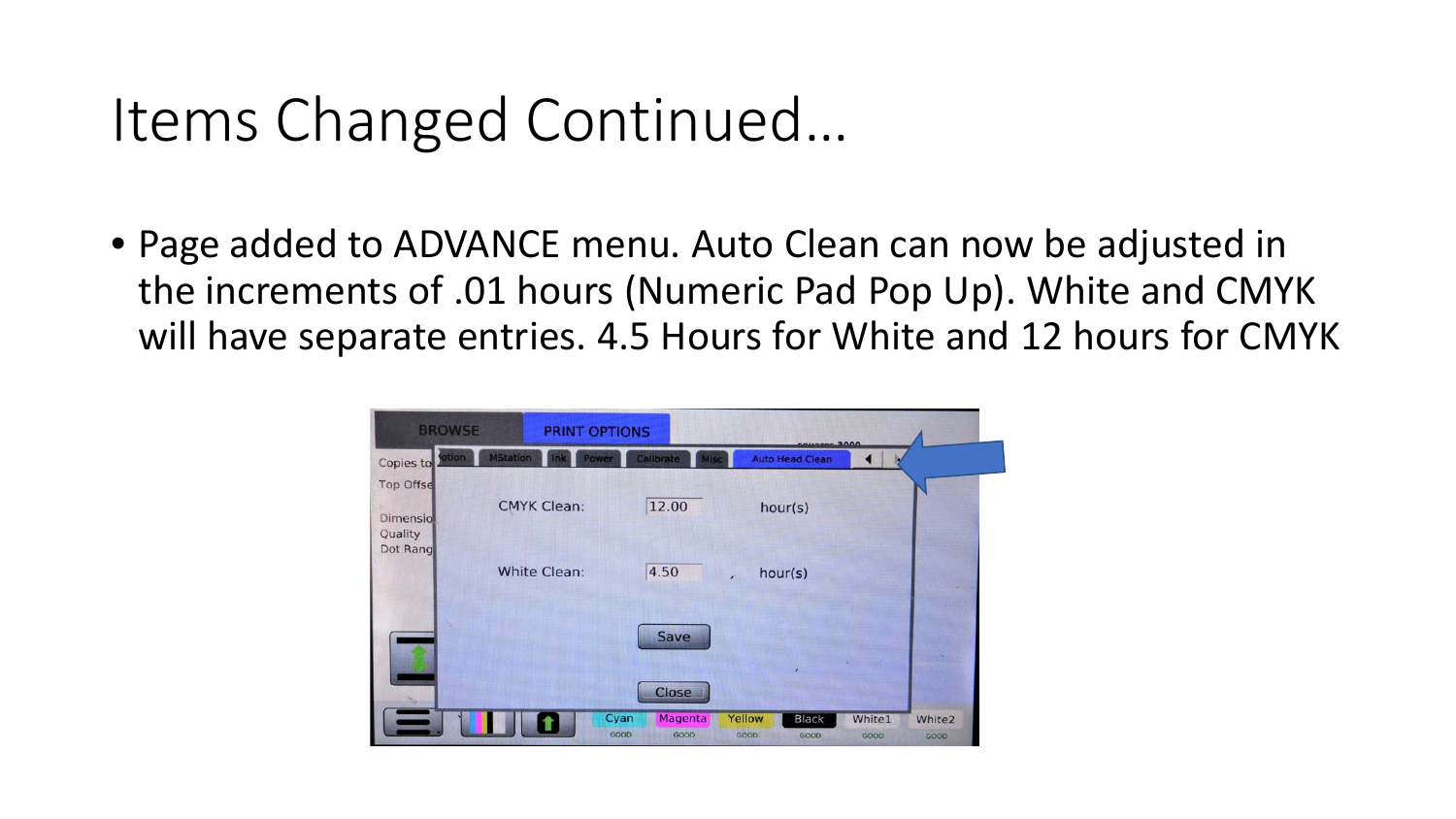### Items Changed Continued…

• Logic Change: clean timing will be regardless of use and not based on when the printer was in an idle state. Auto Clean will no be the same as the user initiated clean. Auto Clean will be much lighter, supporting only the maintenance of the printer.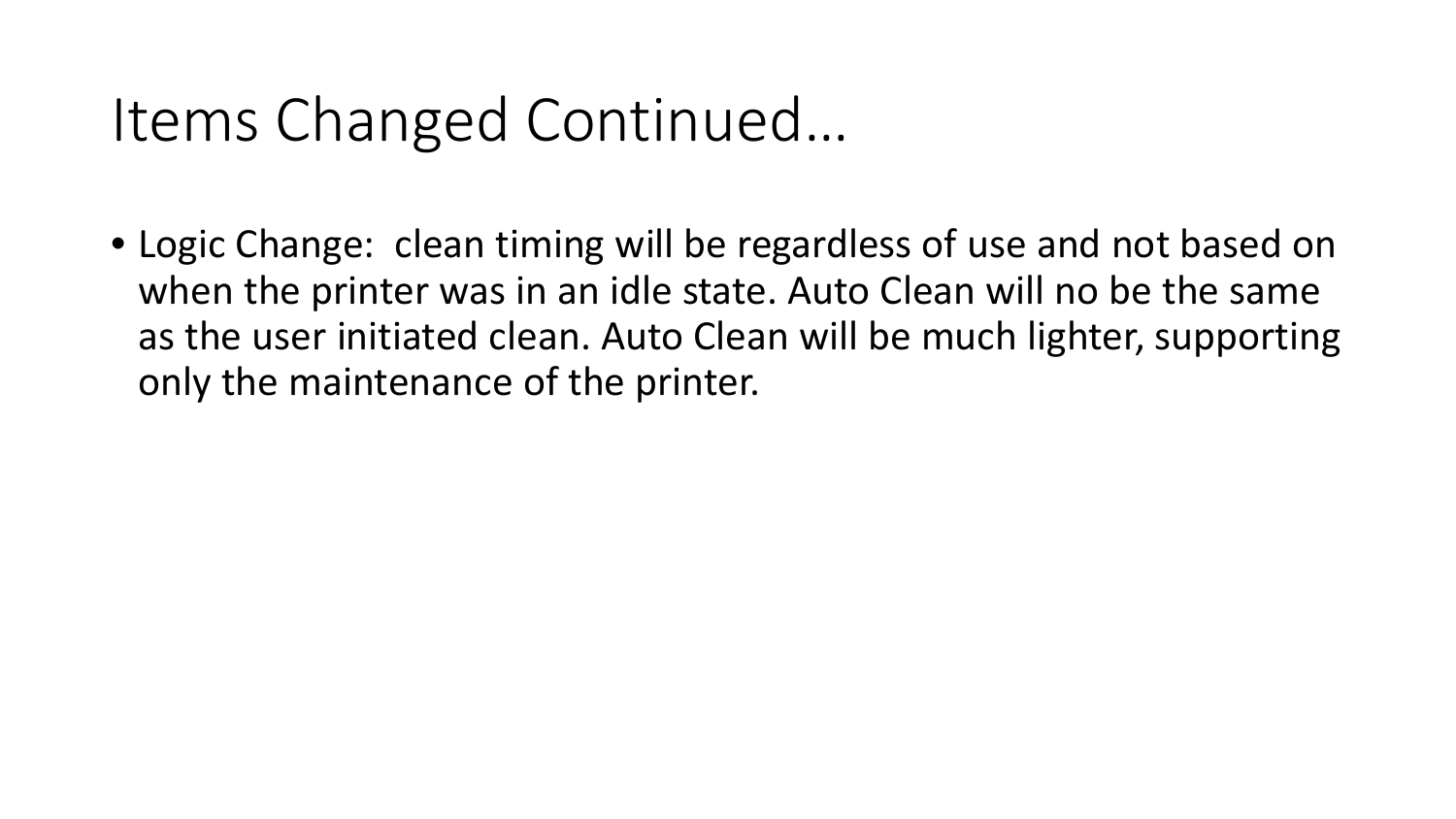# Updating to 1.2.6.R

- Insert a usb drive into PC
- Unzip the update package and copy the following files to the root of the flash drive
- Update.signature Update.zip Update roofts.signature Update\_roofts.zip

| update.signature        | SIGNATURE File          | -1 KB     |
|-------------------------|-------------------------|-----------|
| update.zip              | Compressed (zipped) Fol | 17,611 KB |
| update_rootfs.signature | SIGNATURE File          | 1 KB      |
| update_rootfs.zip       | Compressed (zipped) Fol | 95 KB     |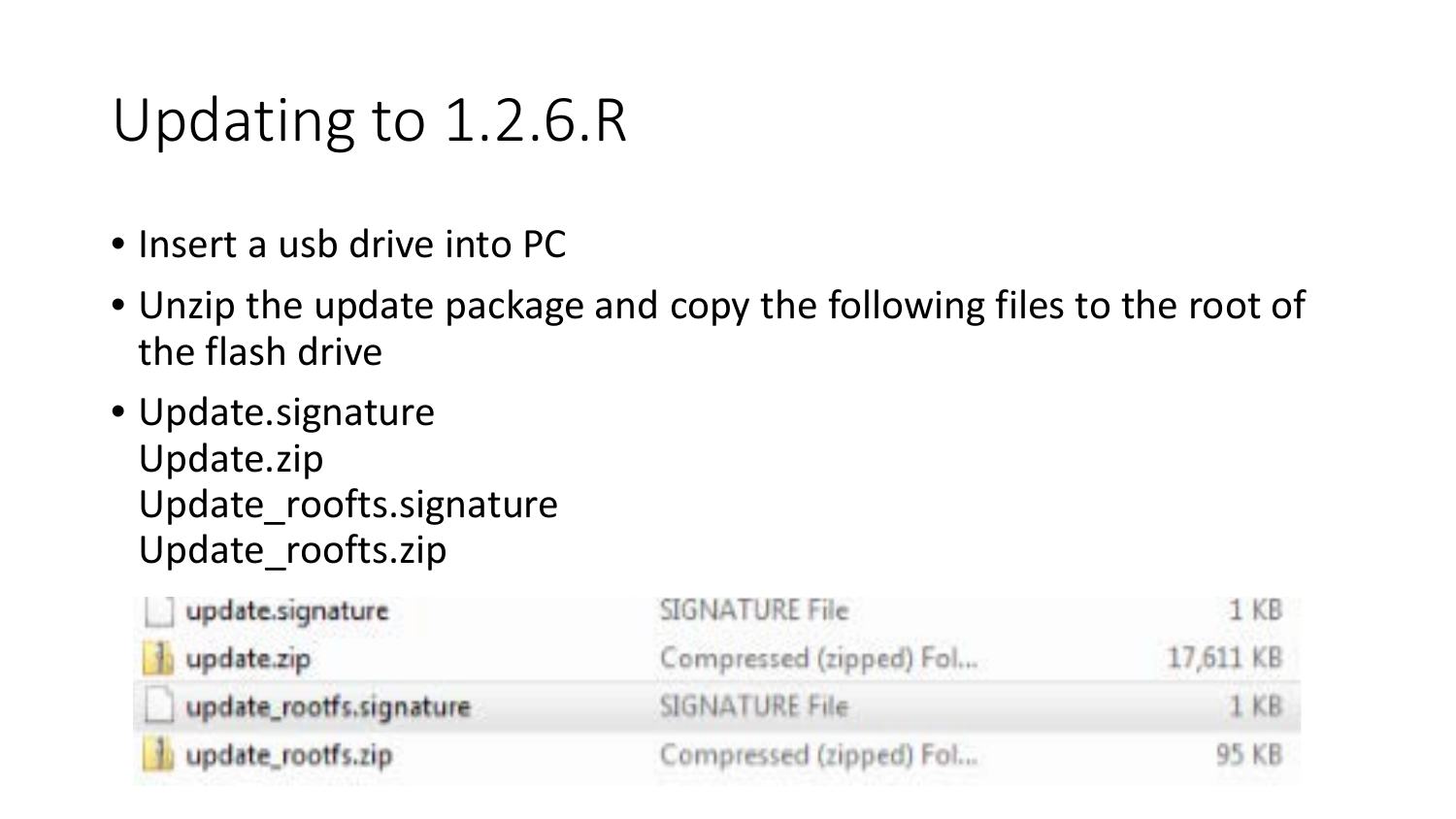# Updating to 1.2.6.R Continued…

• Place the flash drive into the usb slot in the Front USB Input

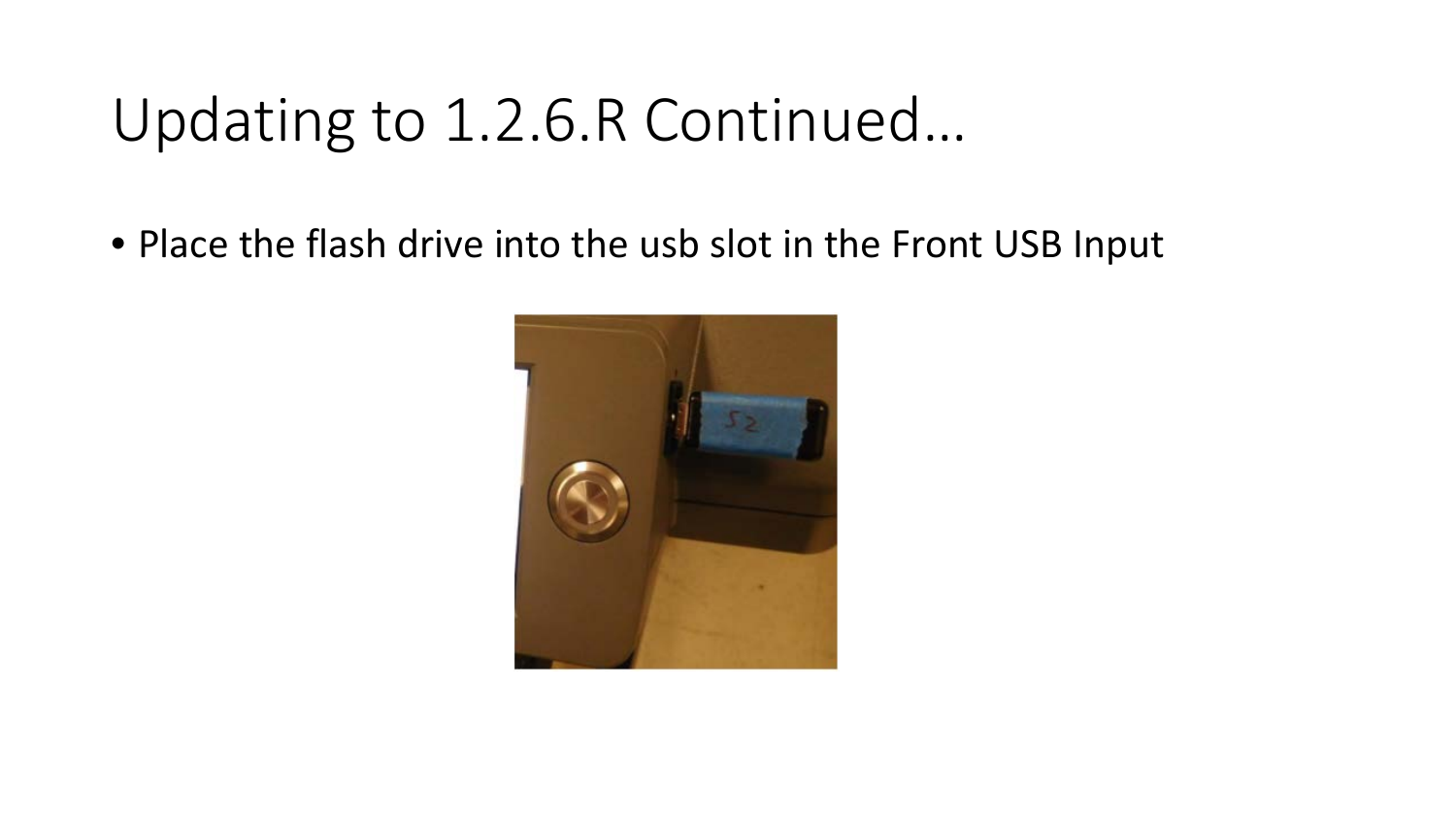# Updating to 1.2.6.R Continued…

- Press Menu >>About Printer >> Update
- The printer will automatically power down
- Press the power button and Check the firmware version under >>Menu
	- >>About Printer